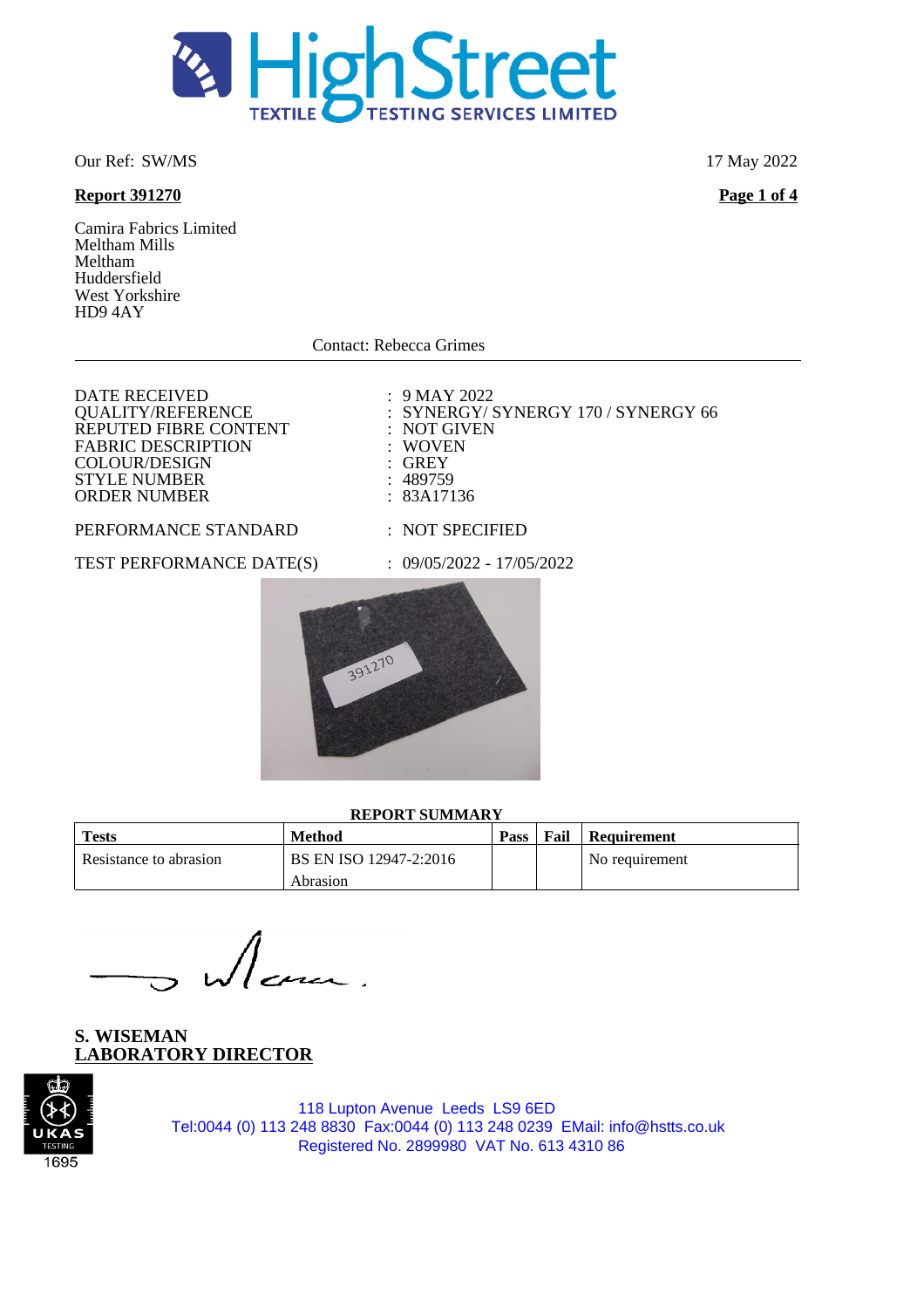

17 May 2022

### **Report 391270 Page 2 of 4**

*This report may not be reproduced except in full without the written approval of HSTTS. In all circumstances results of tests are implied as referring only to the sample supplied and should not be construed or interpreted on any other basis. The comments given in the report are for guidance only and are not a part of the results. Where specified in a test method, preconditioning in accordance with ISO 139 is not carried out as samples are exposed to the conditioning atmosphere specified within ISO 139 for a minimum of 16 hours prior to test.*

*Conformity statements for tests marked ‡ are subject to the application of the decision rules set out in Annex A of this report and information on the measurement uncertainty for the relevant test(s) is provided within this test report.*

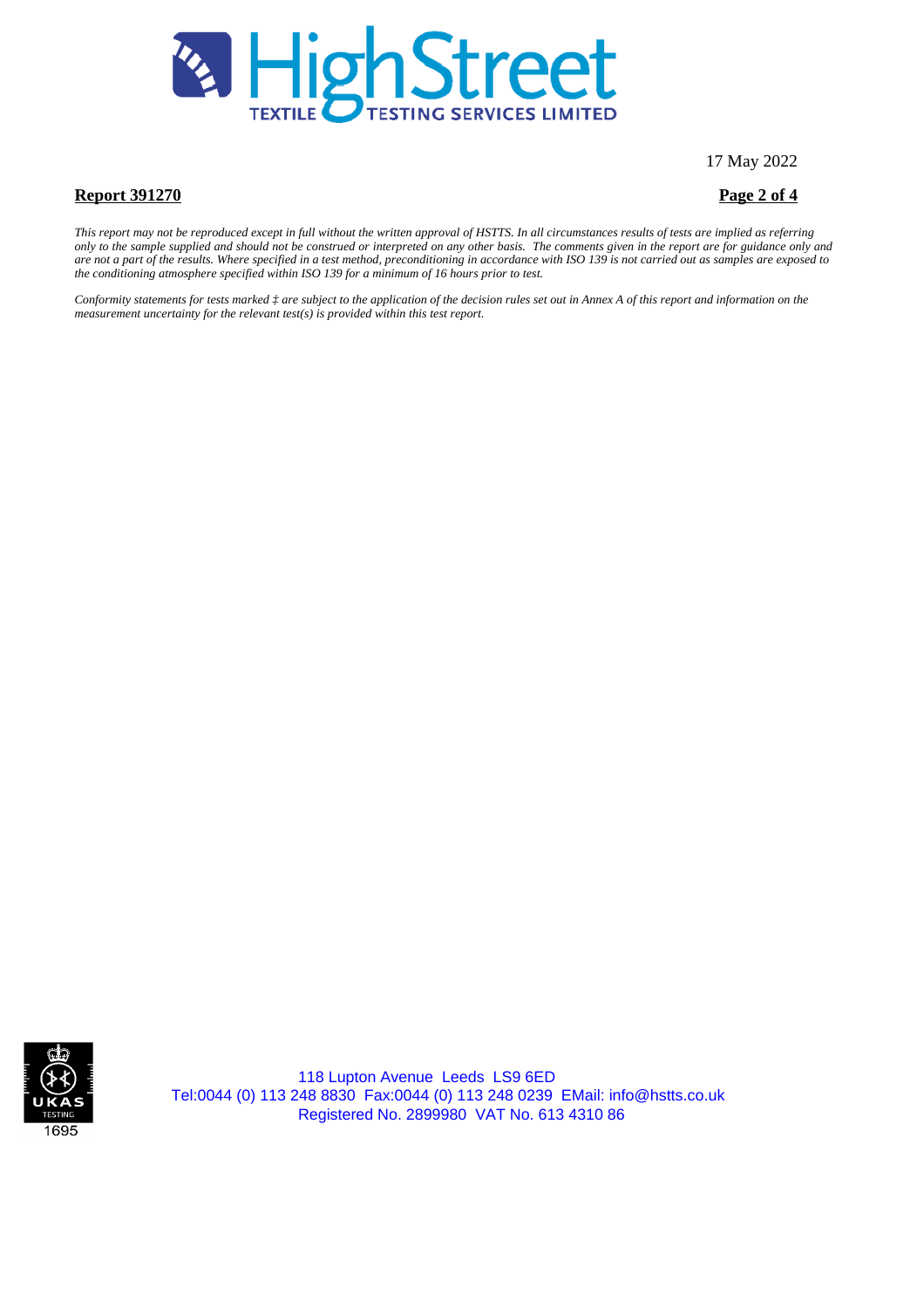

17 May 2022

# **Report 391270 Page 3 of 4**

## **PHYSICAL**

# **BS EN ISO 12947-2:2016 Abrasion**

12 kPa load.

| Number of rubs to breakdown:              |
|-------------------------------------------|
| Head $1\,100,000+$                        |
| Head $2\ 100,000+$                        |
| Head $3\ 100,000+$                        |
| Head 4 $100,000+$                         |
| Shade change after 3,000 rubs:<br>Grade 4 |
|                                           |

Requirement:

No requirement